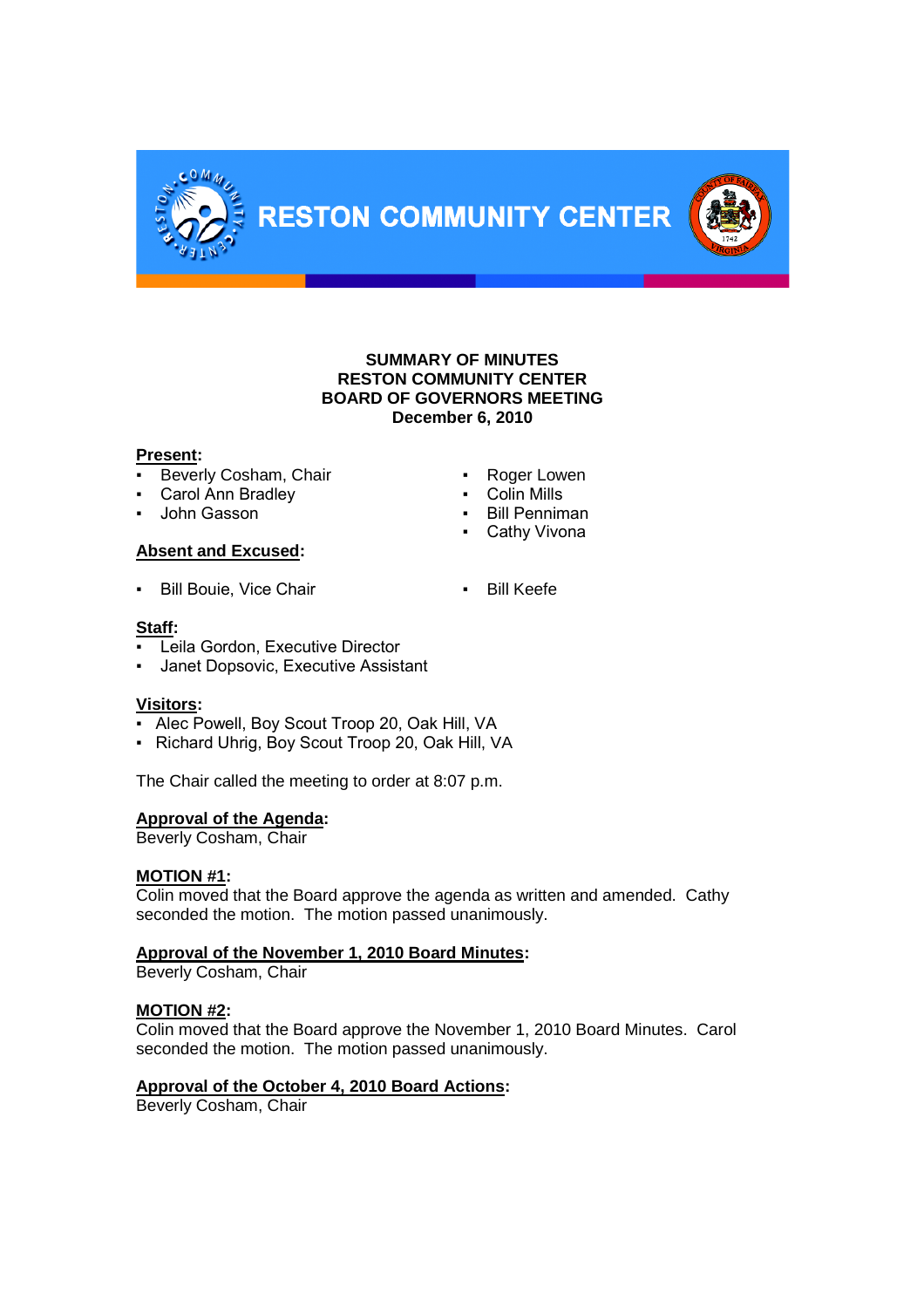#### **MOTION #3:**

Colin moved that the Board approve the November 1, 2010 Board Actions. Carol seconded the motion. The motion passed unanimously.

#### **Chair's Remarks:**

Beverly said that she is looking forward to the season of renewal and rejuvenation, with its many concerts and programs. She wishes everyone happy holidays. Beverly attended Wii Fit for Seniors, Michael Emery's Farewell Celebration, which was a special and terrific event. Beverly also attended the Awards Ceremony at the County where three RCC employees were recognized. She noted that next year RCC attendees will need to bring lots of artistic work and noise makers with them to cheer on our awardees. Beverly attended the Ahn Trio performance and enjoyed it. Reston Community Orchestra had its concert. She and her grandchildren participated in the Thanksgiving Day Food Drive and said that Kevin Danaher ran a wonderful event. Beverly sang at the Reston Town Center Tree Lighting event. She attended a workshop on VFIOA at the Government Center. She also attended *Reston: The Opera* and the Reston Chorale Concert.

# **Introduction of Visitors:**

The Chair introduced and welcomed two visitors, Alec Powell and Richard Uhrig, from Boy Scout Troop 20 who are working on their badges for Citizenship in the Community.

#### **Board Member Input on Activities Attended:**

John reported that The Nature House celebrated its one-year anniversary in November and that it received its LEED Gold Certification. The Nature House is one of 17 organizations in all of Virginia to receive certification. John also attended the 20<sup>th</sup> Anniversary of the Reston Town Center Holiday Parade and the Tree Lighting Ceremony. John announced that on Wednesday, IPAR's Appreciation Celebration will be at the Sheraton beginning at 5:30 p.m. So far there are 100 confirmed attendees.

Carol attended and enjoyed *Reston: The Opera*. She has continued to participate in the Aging in Reston initiative, having been a facilitator at October's forum where 300 people were present and she attended the follow-up event in November with another 100 attendees. The project has been divided into four working groups: Housing, Transportation, Models and Resources. Carol has joined the Resources group which is being facilitated by Pat Williams of GraceFul Care. The grassroots committee work will span three months.

Bill Penniman has attended several Reston Master Plan Task Force meetings. He also attended the Ahn Trio's show, which was amazing, and *Reston: The Opera*. Bill noted that Bill Bouie, Carol and Leila should be commended for their participation in the program. Bill has completed a sculpture class and has finished a table in his woodworking class.

Colin attended Michael Emery's Farewell event. He also attended *Reston: The Opera* and was impressed with it. Colin was able to see the last showing of *Wonderful Town*.

Cathy enjoyed *Snow White and the Seven Dwarfs* and is grateful to Mark Brutsche for allowing her niece's children to go on stage to see all the props. Cathy also attended the Ahn Trio's concert, the Reston Town Center presentation by the Task Force Sub-Committee, and played Bridge. Cathy participated in the Northern Virginia Loudoun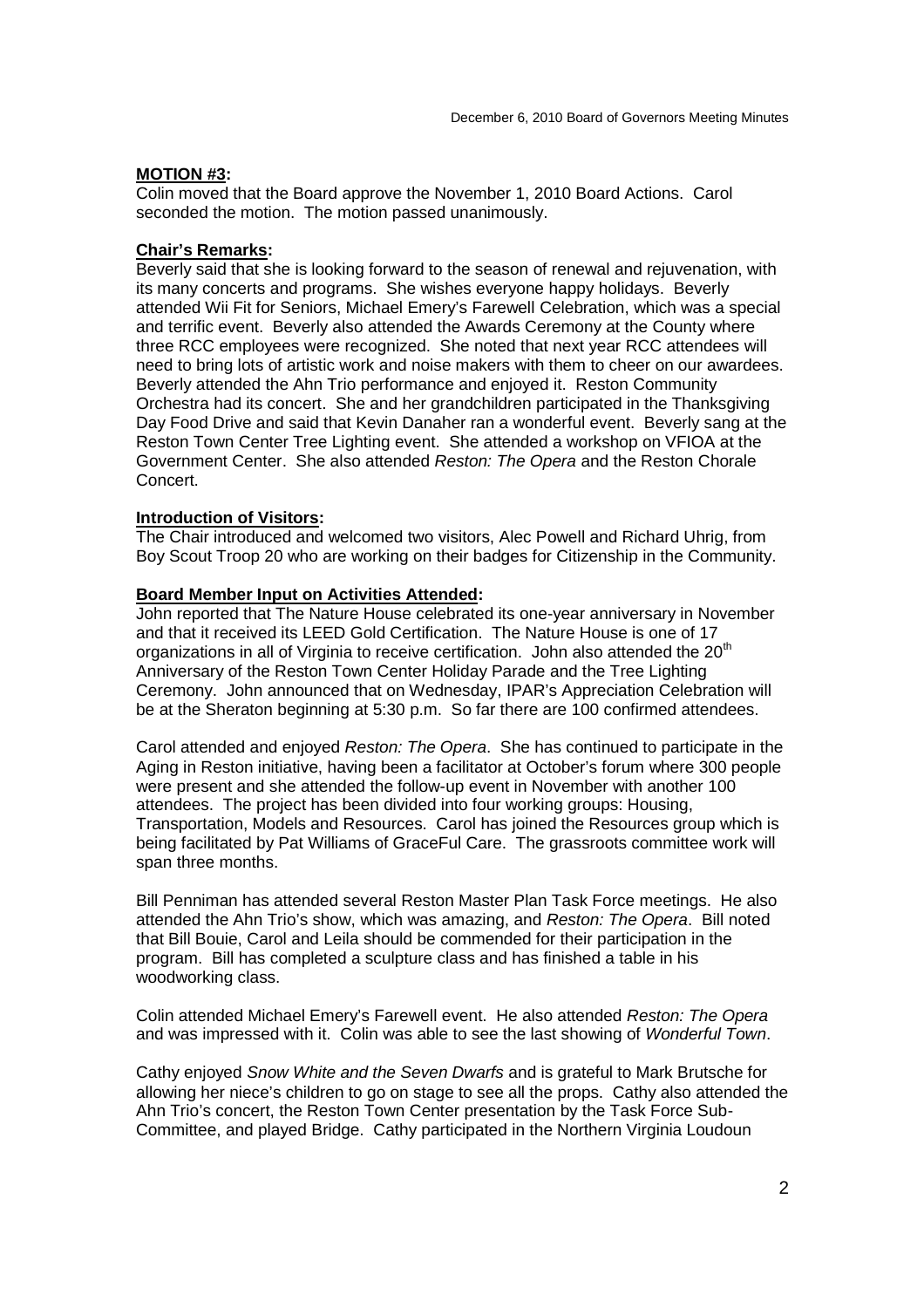Campus Food Drive to benefit Reston Interfaith which also involved her in RCC's Food Drive.

Roger attended committee meetings during November. He has been using the pool regularly and believes the renovations are great. Roger has had an opportunity to see the IPAR artwork on the Glade Underpass and encourages everyone to experience it. Roger also plans to begin participating in Aging in Reston efforts.

#### **Committee Reports:**

Beverly Cosham, Chair

# **Personnel Committee – November 22, 2010**

Colin Mills, Vice Chair. See attached report. Colin reported that the Personnel Committee met on November 22<sup>nd</sup> and went into Closed Session, had a discussion and then adjourned.

#### **Finance Committee – November 22, 2010**

Cathy Vivona. See attached report. Cathy reported in Bill Bouie's absence that the Committee met and reviewed the monthly financials. The Committee discussed the status of capital projects, ADA improvements to be incorporated into the Lake Anne expansion, the Chiller replacement and the Spa Roof replacement. We are projecting being approximately \$40,000 under budget for the Chiller and Spa Roof projects. Cathy noted that the CenterStage floor replacement and the loading dock repair work still need to be done.

Cathy said that the Committee discussed that we are slightly over budget for the Lake Anne Expansion, but that the project estimated budget amount includes a 15% contingency.

The Committee also discussed the schedule for other capital improvements that already exist. She noted that Leila indicated that since everything will be in relatively good shape, we have no knowledge now of any other projects that will need attention in the next couple of years.

The Committee discussed the progress of the T-Mobile tower project, and is looking forward to receiving the revenue that will be generated from the tower.

The Committee went into Closed Session to discuss a personnel matter, and came out of discussion with no motion or proposals being made.

Bill B. moved that the proposed changes to RCC staffing be moved forward to the full Board. That motion was passed.

#### **Building Committee – December 6, 2010**

Roger reported in Bill Keefe's absence that the Committee met earlier this evening and discussed the status of the various capital projects. The Lake Anne Expansion project is on budget and progressing well. Staff has reorganized class schedules to allow for minimal disruption.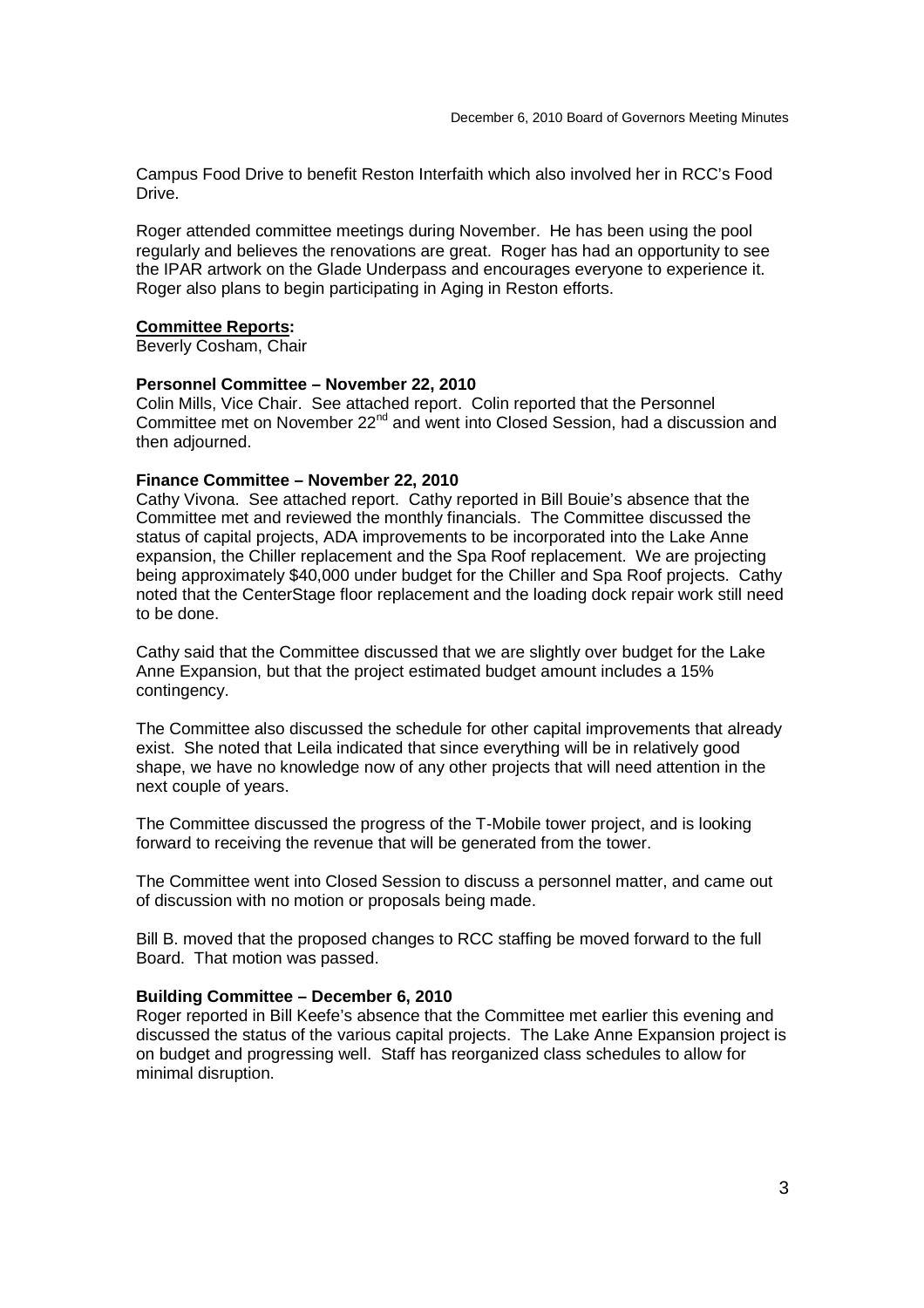The Committee also discussed the status of the Community Room improvements, the Spa Roof replacement, and general projects for repair/enhancement to the Hunters Woods facility.

Cathy asked if the classes that are being outsourced are with some of the same partners as with *RCC On The Road*. Leila responded affirmatively but stated not as many as before. We are taking some of the fitness classes to Southgate Community Center, and most of the others we've reallocated to Hunters Woods. The Arts Education classes may have to be shifted from one space at Lake Anne to another while areas are under construction.

# **Long Range Planning Committee – December 6, 2010**

Colin reported that the Committee met earlier this evening and set the agenda for the Board Retreat. The Committee then went into Closed Session to discuss a personnel matter. The Closed Session was convened to hold a discussion regarding a personnel matter pursuant to Virginia Code §2.2-3711 and the applicable exemption from open meeting requirements provided in subsection A. No action was taken during the Closed Session.

# **MOTION #4:**

Colin moved that the Board support the staff recommendation to the Department of Human Resources and the Department of Management and Budget with respect to the exempt employee project. Cathy seconded the motion. The motion passed unanimously.

# **MOTION #5:**

Roger moved to accept the committee reports. Cathy seconded the motion. The motion passed unanimously.

# **Executive Director's Report:**

Lela Gordon, Executive Director.

The report was summarized and submitted for the record. Leila reported that there are two important meetings taking place on the Lake Anne Expansion. The first is with the Architectural Review Board (ARB) on December  $9<sup>th</sup>$  and the second is with the Reston Association Design Review Board (DRB) on December 14<sup>th</sup>. Bill Keefe will attend the ARB meeting on the  $9<sup>th</sup>$  with Leila.

Leila noted that the Winter/Spring class registration is ongoing. She said that we received less food for the Thanksgiving Drive but that there were many other food drives in the area this year.

We've had lots of good programs during November, Aging in Reston among them. We said good-bye to our Woodshop Supervisor, Oscar Welles, who moved to Williamsburg and who will be greatly missed. We also said good-bye to Michael Emery, our Building Engineer.

Leila attended a Silver Line Progress presentation made by the Dulles Corridor Rail Association. It was very impressive to see the plans for the massive project.

Leila has been meeting with Larry Butler of the Reston Association and Sandra Stallman, Chief Planner for the Park Authority to discuss some of the issues regarding Parks & Recreation and cultural facilities that the Task Force is looking at. We have had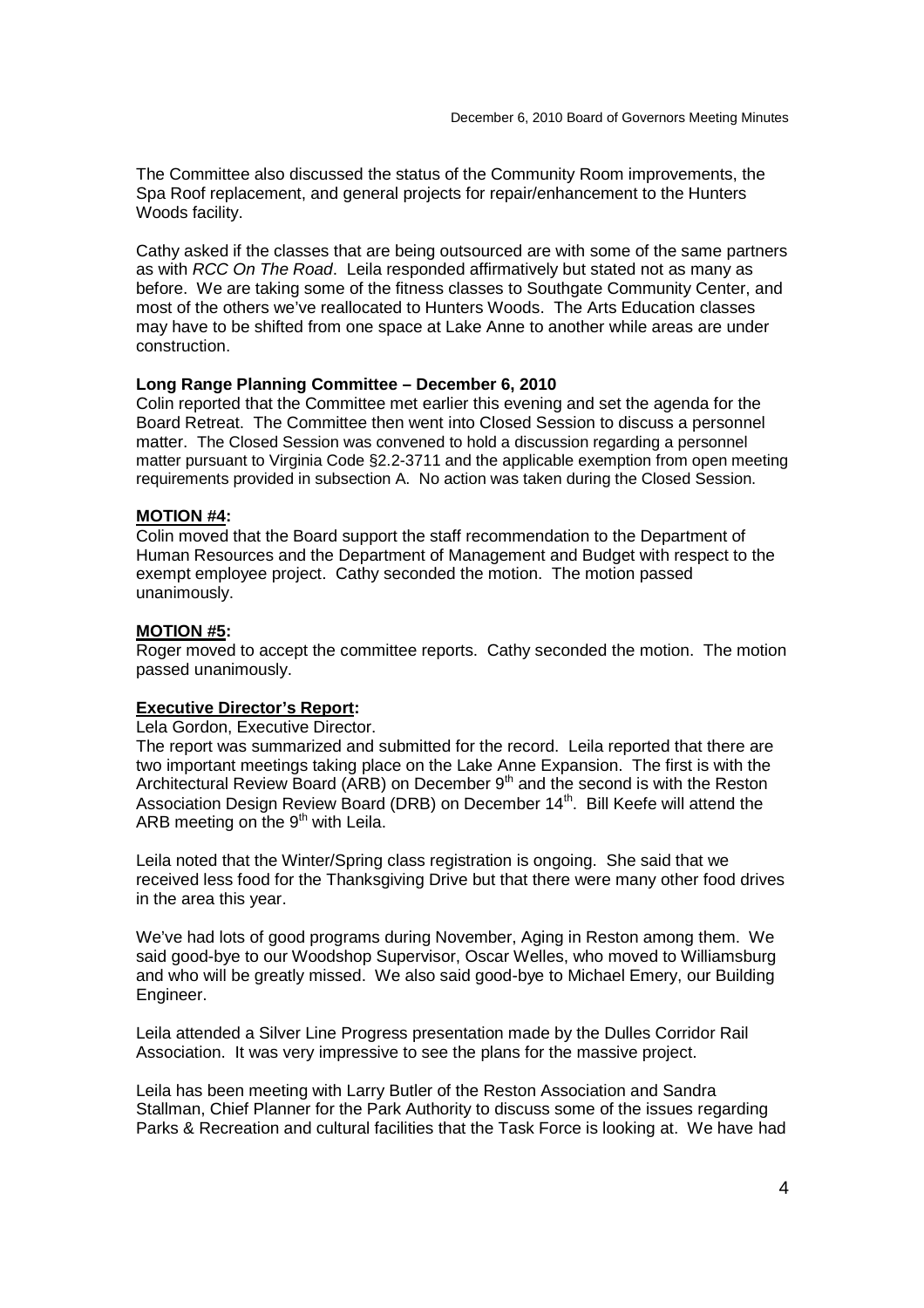good conversations about what those priorities should be. We are combining objectives that will be brought to the Task Force on those matters.

# **New Business:**

Cathy inquired as to plans for Helen Bryant's retirement. Leila responded that Helen's last day will be January 18 and that her send-off event will be on January 13 from 1:00 to 3:00 p.m.

Beverly reminded the Board members that the annual retreat is scheduled for January 7 and 8, 2011.

#### **MOTION #6:**

Colin moved that the meeting be adjourned. Carol seconded the motion. The motion passed unanimously.

The Chair adjourned the meeting at 8:33 p.m.

\_\_\_\_\_\_\_\_\_\_\_\_\_\_\_\_\_\_\_\_\_\_\_\_\_

William Penniman, Board Secretary

December 7, 2010

Date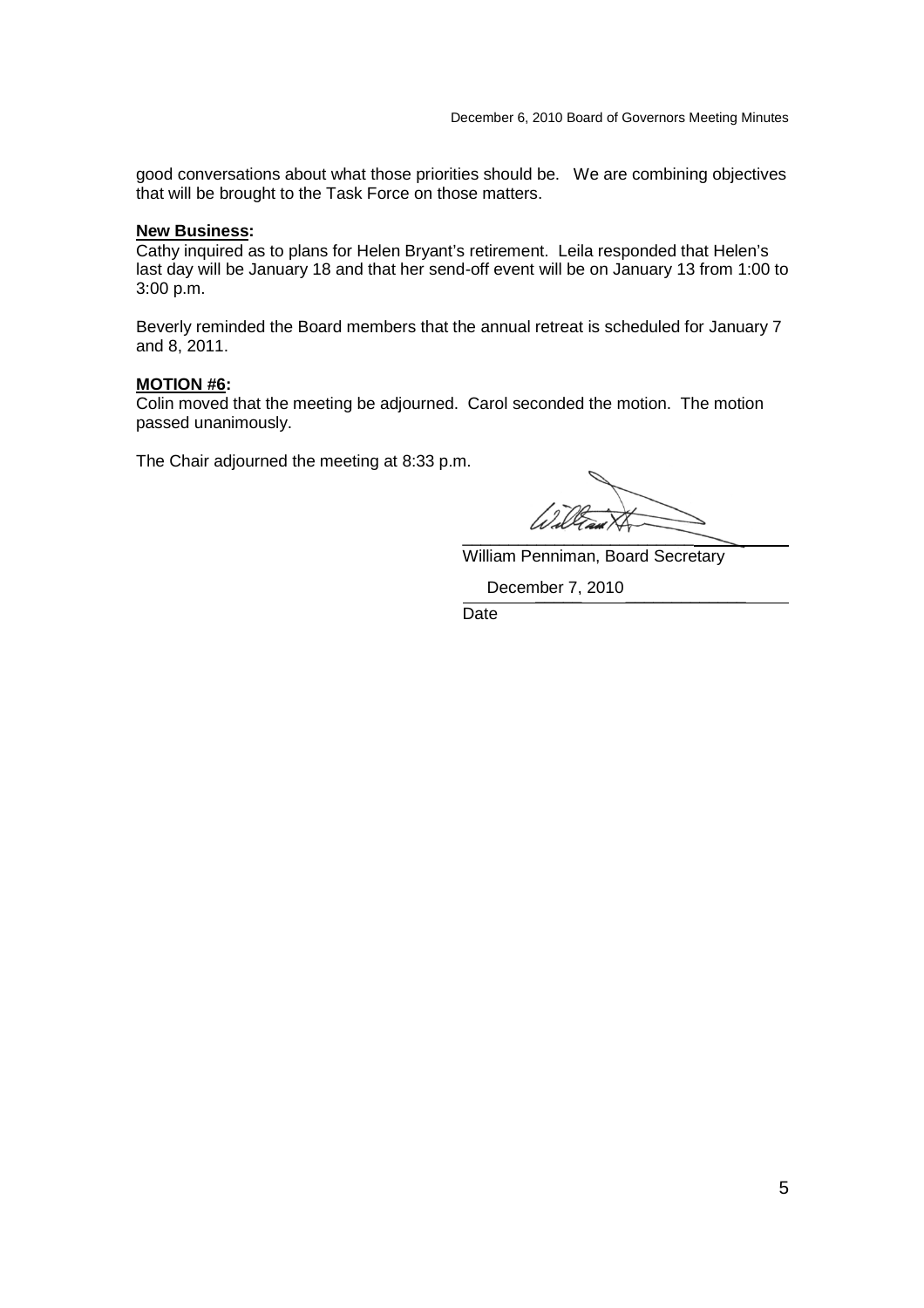# **RESTON COMMUNITY CENTER BOARD ACTIONS TAKEN AT BOARD OF GOVERNORS MEETING ON DECEMBER 6, 2010**

| 10-1206-1 | Bd | That the Board approve the agenda as<br>amended.                                                                                                                                                  |
|-----------|----|---------------------------------------------------------------------------------------------------------------------------------------------------------------------------------------------------|
| 10-1206-2 |    | That the Board approve the November 1, 2010<br><b>Board minutes.</b>                                                                                                                              |
| 10-1206-3 | Bd | That the Board approve the November 1, 2010<br><b>Board actions.</b>                                                                                                                              |
| 10-1206-4 | Bd | That the Board supports the staff<br>recommendation to the Department of<br>Human Resources and the Department of<br><b>Management and Budget with respect to</b><br>the exempt employee project. |
| 10-1206-5 | Bd | That the Board approve the Committee reports.                                                                                                                                                     |
| 10-1206-6 | Bd | That the meeting be adjourned.                                                                                                                                                                    |

 $u$  are  $u$ 

William Penniman, Board Secretary

December 7, 2010

Date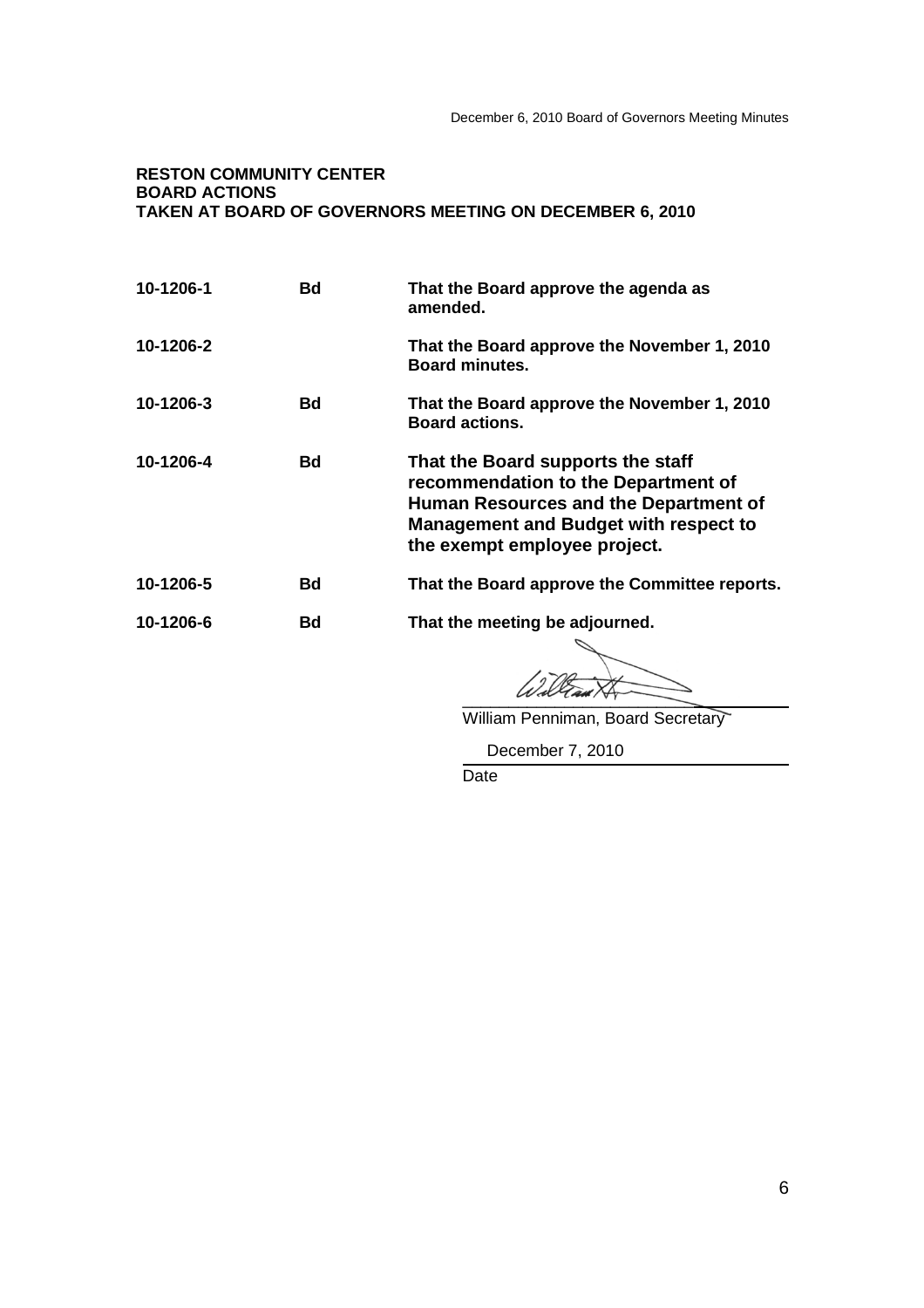

# **M E M O R A N D U M**

**DATE:** November 29, 2010

**TO:** RCC Board of Governors

**FROM**: Bill Bouie Chair, Finance Committee

**SUBJECT:** November 22, 2010 Finance Committee Meeting

The Finance Committee met on Monday, November 22, 2010. Present were:

- **Bill Bouie, Finance Committee Chair**
- **Beverly Cosham, RCC Board Chair**
- **Cathy Vivona**

Attending from the RCC staff:

- Leila Gordon, Executive Director Janet Dopsovic, Executive Assistant
- **Renata Wojcicki, Finance Director**

The Chair called the meeting to order at 7:04 p.m.

Leila asked the committee to review the monthly financials and accompanying notes and to direct any questions to Renata. See attached report.

# **Revenue**

Cathy asked that even though General Programs Admin is not a revenue category if it was listed there because it corresponded to something else under revenue. Renata explained that it does not correspond to anything right now, but because she does not know when things may change, she listed it as a category in the event that it becomes revenue generating.

# **Personnel Expenses**

The Committee was comfortable with the Personnel Expenses report.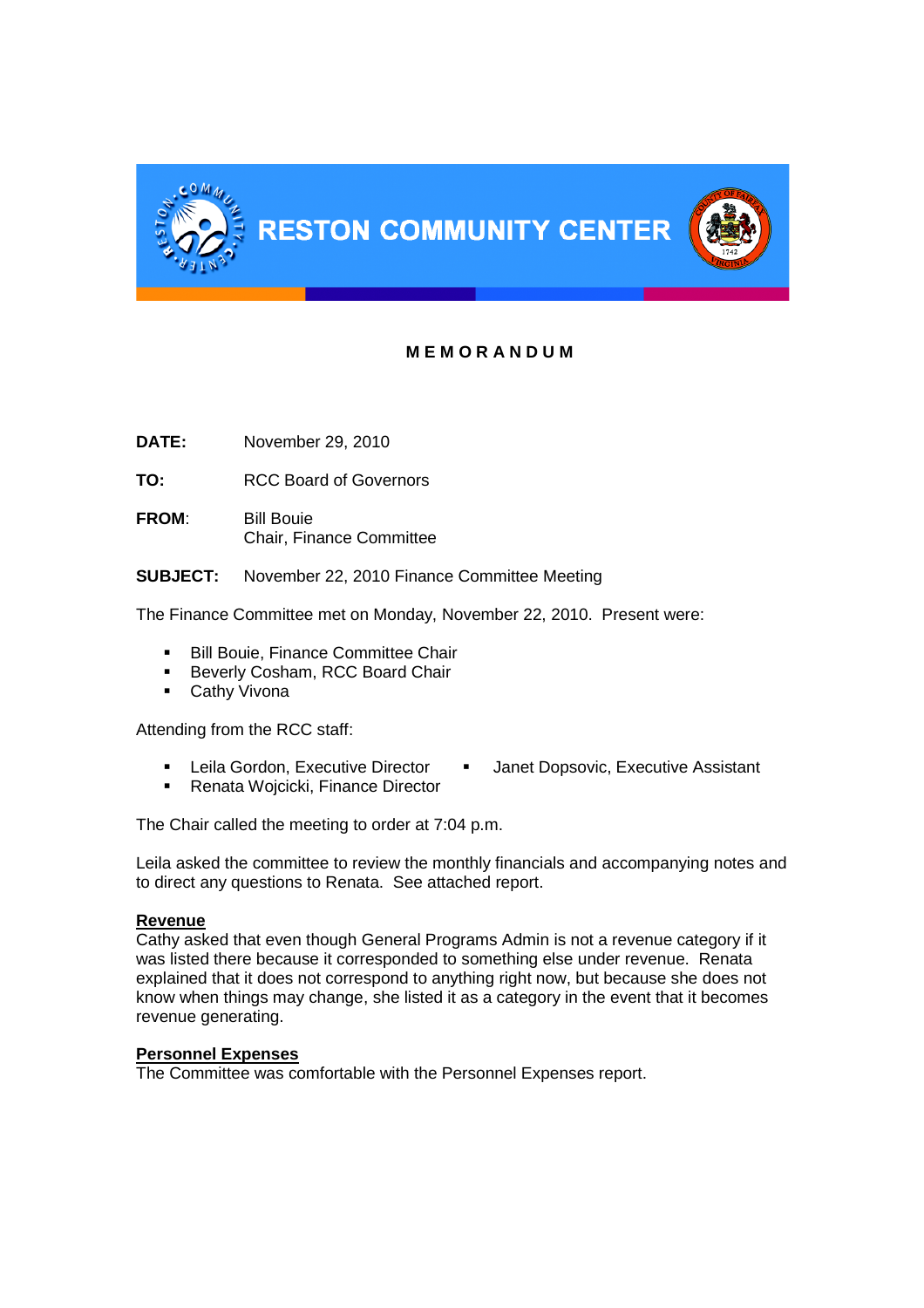# **Operating**

Cathy asked why many of the operational expenses were higher than the percentage for the year. Leila and Renata explained that it is due to reservations that we are spending down.

# **Capital Projects**

Leila noted that as a result of last month's meeting request, there is now a list of what the Hunters Woods and Lake Anne Priority 1 projects once were.

Bill B. asked for a status report on improvements. Leila stated that the ADA doors' improvements will be incorporated in the LA Expansion process; that the purchase order for the Chiller was issued in November and does not show on the report; and that both the CenterStage floor and the loading dock replacement projects are currently being reviewed. At this point we don't know what costs will be associated for those two items. The cost for the new Chiller was about \$37,000 under budget. Leila stated that we have received estimates for the LA Expansion, which are higher than anticipated. We are negotiating with the general contractor and the sub-contractor to see where there may be over-estimates or where justified changes can be made. Bill B. asked whether the higher estimate was due to the change in the economy or a change in the scope. Leila explained that some of it may be due to errors, or a function of not having loaded the design process into the original budgets, and that some of it is due to quality. She provided the example that we have asked for adjustable lighting in the Design Studio, which will result in significantly higher costs. Leila said that we will review these issues during the Building Committee meeting in December.

Bill B. asked how close we are to finalizing the plans, and Leila stated that we are far along in the process. She further stated that with reallocation of locker replacements funds (\$220,000) we are currently approximately \$100,000 over our original budget, which includes the 15% contingency fee. Leila cautioned that we will need to work more closely with the general and sub-contractors and SWSG before we can definitively reach a figure and that the Board would have an opportunity to review plans at the next Building Committee meeting.

Cathy inquired as to whether other budgeted expenses were on hold until we see what's going on with Lake Anne, and Leila replied that the Chiller is on schedule, the Spa roof replacement logistics are in progress, and the Community Room work will be done during the summer; and as noted earlier, the CenterStage floor needs to be replaced and the loading dock project needs to be done as well. We will only be taking the budgeted funds for the locker replacement out of the existing repair budget.

Leila reported that we are approximately \$40,000 under budget for the Chiller and the Spa roof replacement costs combined.

Cathy asked Leila to discuss with the Committee any anticipated capital expenses over the next couple of years. Leila said that we are hoping that the County will complete its approval process for the T-Mobile tower in mid-December and installation should occur in mid-January. We should then start receiving revenue from the tower (\$2,000 per month) around the start of FY12. Conversion of the roof to a "white roof" is budgeted for and would not be done until after the Board approves the project, and the T-Mobile related construction is entirely completed.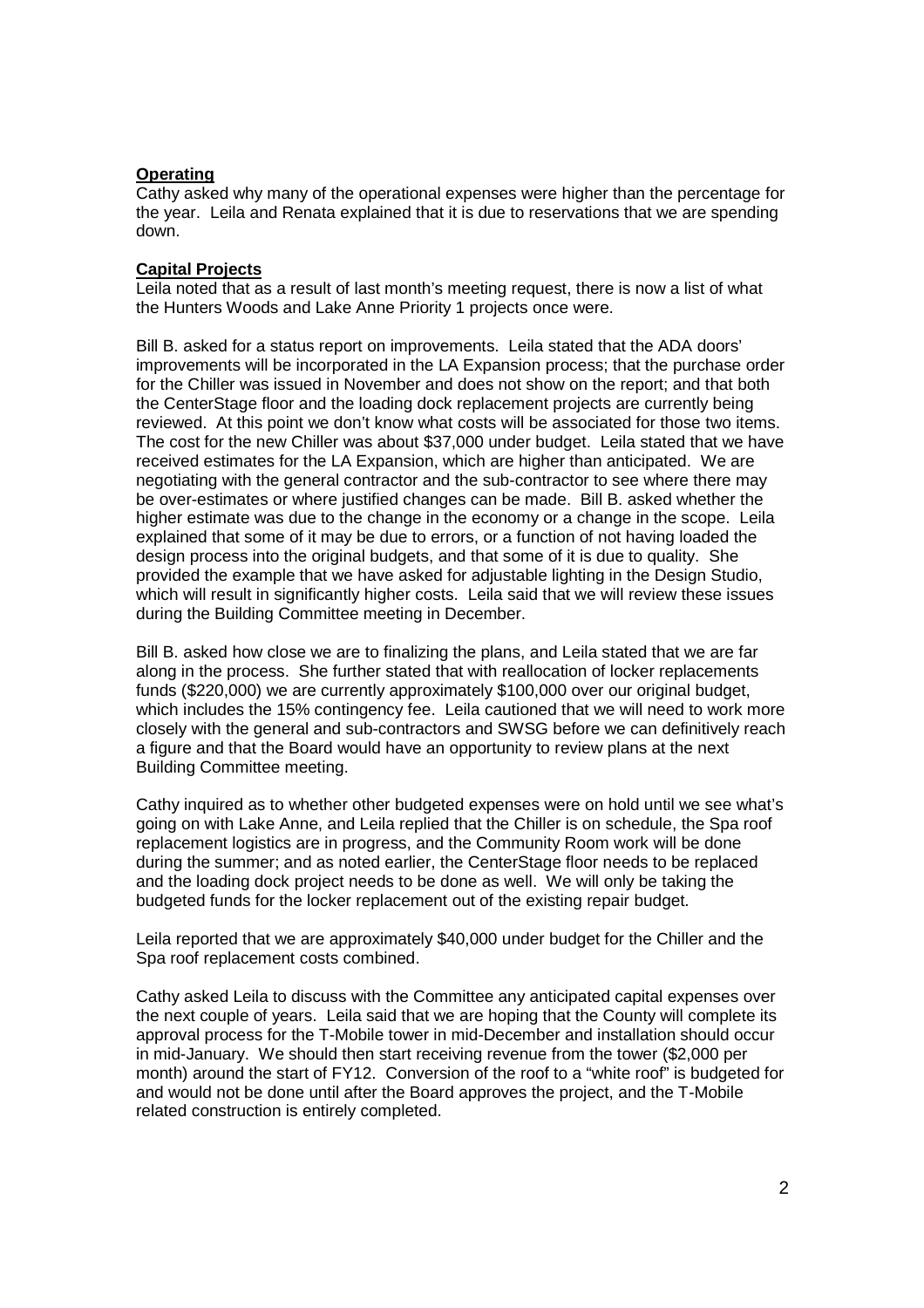Cathy moved that the Committee go into closed session to discuss a personnel matter. Beverly seconded the motion. The motion passed unanimously.

The Closed Session was convened at 8:24 p.m. to hold a discussion regarding a personnel matter pursuant to Virginia Code §2.2-3711 and the applicable exemption from open meeting requirements provided in subsection A.

Bill B. moved to certify that no resolution, rule, contract, regulation, or motion was adopted, passed, or agreed to in the Closed Session as confirmed by unanimous vote of those present at the conclusion of the Closed Session at 7:35 p.m. Beverly seconded the motion. The motion passed unanimously.

Bill B. moved that proposed changes to RCC staffing, related to merit and exempt positions, as recommended by the staff during the Closed Session, should be moved forward to the Board. Cathy seconded the motion. The motion passed unanimously.

Cathy thanked Renata for her efforts in streamlining and presenting the information for the Committee.

There being no further business to discuss, the Chair adjourned the meeting at 7:37 p.m.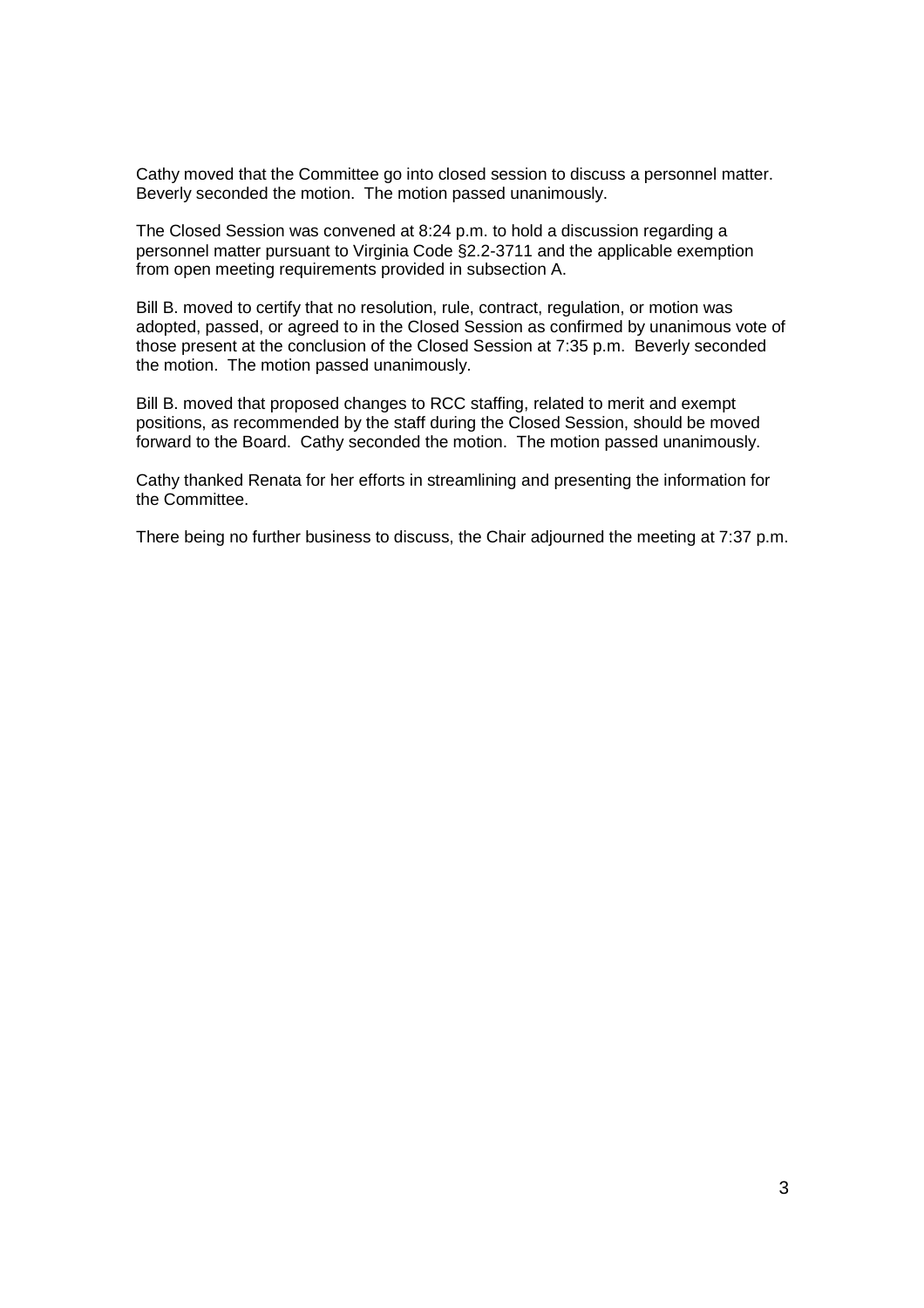|          | <b>Reston Community Center</b>     |               |                     |                              |                 |                           |                  |              |
|----------|------------------------------------|---------------|---------------------|------------------------------|-----------------|---------------------------|------------------|--------------|
|          | <b>Budget vs Actuals Worksheet</b> |               |                     |                              |                 |                           |                  |              |
|          | 31-Oct-10                          |               |                     |                              |                 |                           |                  |              |
|          | 100%/12*4mos=33.32%                |               |                     |                              |                 |                           |                  |              |
|          | <b>Beginning Fund Balance</b>      | \$8,746,168   |                     |                              |                 |                           |                  |              |
|          | <b>Est. Y-End Fund Balance</b>     | \$6,551,648   |                     |                              |                 |                           |                  |              |
|          |                                    |               |                     |                              |                 |                           |                  |              |
|          |                                    | <b>Budget</b> |                     |                              |                 |                           | <b>REMAINING</b> | <b>YTD %</b> |
|          | <b>Revenue</b>                     | <b>FY11</b>   | <b>Sept</b>         | <b>Oct</b>                   | <b>ENCUMBR.</b> | <b>YTD</b>                | <b>BALANCE</b>   | actual       |
|          | Administration                     | \$6,860,569   | 31,591              | \$.<br>34,303                |                 | \$3,079,813               | 3,780,756        | 44.89%       |
|          | 2 Performing Arts-Theatre Admiss.  | 49,500        | 10,840              | 2,950                        |                 | 23,570                    | 25,930           | 47.62%       |
|          | <b>3 PA Theatre Rental</b>         | 22,990        | 985                 | 218                          |                 | 2,387                     | 20,603           | 10.38%       |
|          | 4 PA Cultural Activities/ Arts Org | 0             | 426                 | 10,368                       |                 | 10,794                    | (10, 794)        | 0.00%        |
|          | 5 Aquatics Classes/drop-in         | 270,000       | 11,699              | 12,060                       |                 | 83,070                    | 186,930          | 30.77%       |
|          | 6 Aquatic Rental                   | 18,000        | 6,550               | 3,975                        |                 | 10,750                    | 7,250            | 59.72%       |
|          | 7 General Programs Admin           | 0             |                     |                              |                 | 0                         | 0                | 0.00%        |
|          | 8 Teens                            | 65,288        | 329                 | 1,154                        |                 | 38,127                    | 27,162           | 58.40%       |
|          | 9 Senior                           | 54,200        | 2,547               | 1,551                        |                 | 32,251                    | 21,950           | 59.50%       |
| 10 Youth |                                    | 86,464        | 1,315               | 24                           |                 | 65,184                    | 21,280           | 75.39%       |
| 11 Adult |                                    | 122,968       | 7,419               | (438)                        |                 | 48,150                    | 74,818           | 39.16%       |
|          | 12 Community Events                | 0             |                     |                              |                 | 1,500                     | (1,500)          | 0.00%        |
|          | 13 Arts Education                  | 105,608       | 2,473               | 907                          |                 | 72,274                    | 33,334           | 68.44%       |
|          |                                    |               | 76,176<br><b>.S</b> | $\mathbf{\hat{s}}$<br>67,071 | - \$            | 3,467,869<br>$\mathbb{S}$ | 4,187,718<br>-\$ | 45.30%       |
|          |                                    |               |                     |                              |                 |                           |                  |              |

| Tax revenue collection is very strong   |
|-----------------------------------------|
| in the first months of the fiscal year; |
| half usually is collected in July.      |
|                                         |

Road Rulz summer camp revenue

YAT summer revenue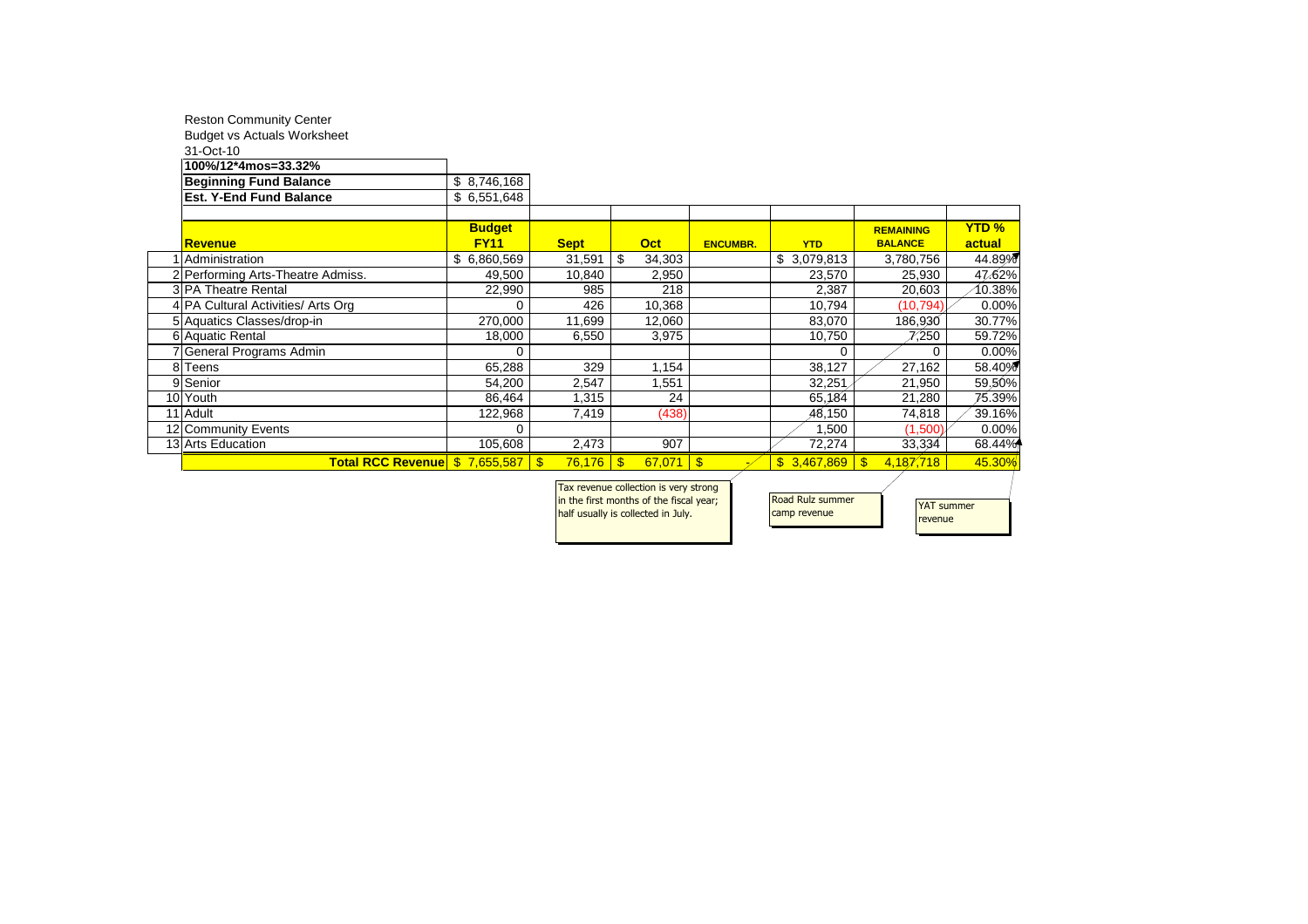| <b>Reston Community Center</b>     |             |
|------------------------------------|-------------|
| <b>Budget vs Actuals Worksheet</b> |             |
| 31-Oct-10                          |             |
| 100%/12*4mos=33.32%                |             |
| <b>Beginning Fund Balance</b>      | \$8,746,168 |
| <b>Est. Y-End Fund Balance</b>     | \$6,551,648 |

|                                       | <b>Budget</b> |                |               |                 |                           | <b>REMAINING</b> | % Budget        |
|---------------------------------------|---------------|----------------|---------------|-----------------|---------------------------|------------------|-----------------|
| <b>Personnel Expenses</b>             | <b>FY11</b>   | <b>Sept</b>    | Oct           | <b>ENCUMBR.</b> | <b>YTD</b>                | <b>BALANCE</b>   | <b>Used Ytd</b> |
| <b>Administration</b>                 | 653,628       | 22,266         | 27,050        |                 | 86,663                    | 566,965          | 13.26%          |
| 2 Board OG                            |               |                |               |                 |                           |                  | 0.00%           |
| 3 Booking                             | 139,025       | 11,464         | 11,852        |                 | 41,344                    | 97,681           | 29.74%          |
| 4 Comptroller                         | 318,244       | 25,938         | 22,622        |                 | 78,134                    | 240,110          | 24.55%          |
| 5 Customer Service                    | 321,988       | 24,214         | 23,864        |                 | 85,571                    | 236,417          | 26.58%          |
| 6 Facility Engineer                   | 144.151       | 10,797         | 7,291         |                 | 38,128                    | 106,023          | 26.45%          |
| Maintenance                           | 305,254       | 25,458         | 26,328        |                 | 92,772                    | 212,482          | 30.39%          |
| $8$ IT                                | 106,322       | 7,647          | 7,647         |                 | 27,589                    | 78,733           | 25.95%          |
| 9 Media                               | 247,398       | 18,250         | 18,540        |                 | 57,565                    | 189,833          | 23.27%          |
| 10 Performing Arts                    | 429,530       | 31,166         | 33,128        |                 | 112,938                   | 316,592          | 26.29%          |
| 11 Aquatics                           | 623,516       | 37,680         | 49,701        |                 | 171,670                   | 451,846          | 27.53%          |
| 12 General Programs Admin             | 85,924        | 7,347          | 7,347         |                 | 25,983                    | 59,941           | 30.24%          |
| 13 Teens                              | 126,585       | 6,974          | 7,639         |                 | 43,927                    | 82,658           | 34.70%          |
| 14 Senior                             | 133,258       | 7,739          | 11,810        |                 | 34,105                    | 99,153           | 25.59%          |
| 15 Youth                              | 184,655       | 20,961         | 10,652        |                 | 86,495                    | 98,160           | 46.84%          |
| 16 Adult                              | 178.248       | 7,928          | 17,544        |                 | 53,703                    | 124,545          | 30.13%          |
| 17 Community Events                   | 103,965       | 7,554          | 9,144         |                 | 31,847                    | 72,118           | 30.63%          |
| 18 Arts Education                     | 278,205       | 14,406         | 17,904        |                 | 122,386                   | 155,819          | 43.99%          |
| Total Personnel Expenses \$ 4,379,896 |               | 287,789<br>-\$ | 310,064<br>\$ | \$              | 1,190,820<br>$\mathbb{S}$ | \$<br>3,189,076  | 27.19%          |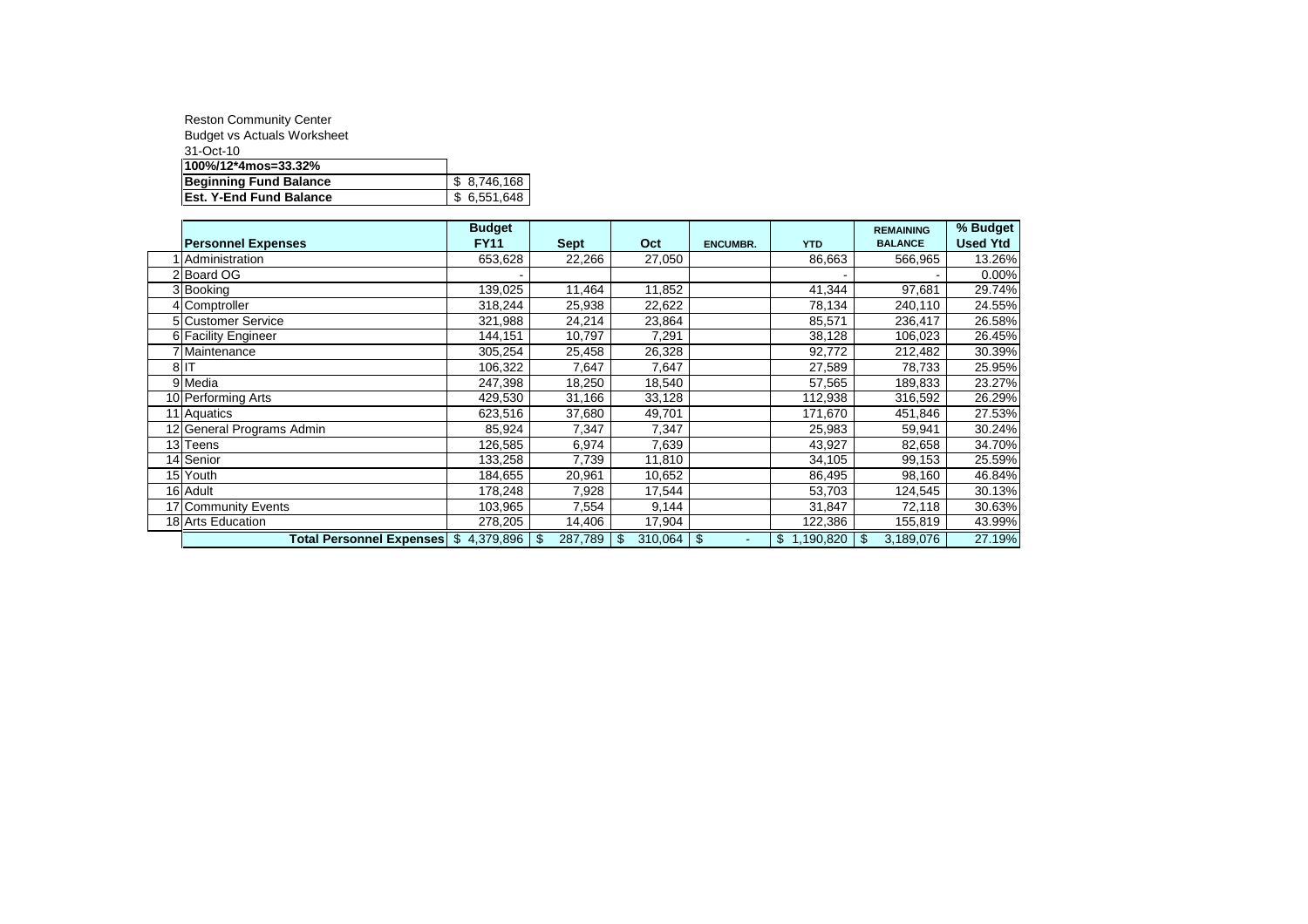| <b>Reston Community Center</b>     |             |
|------------------------------------|-------------|
| <b>Budget vs Actuals Worksheet</b> |             |
| 31-Oct-10                          |             |
| 100%/12*4mos=33.32%                |             |
| Beginning Fund Balance             | \$8.746.168 |
| <b>Est. Y-End Fund Balance</b>     | \$6,551,648 |

|                                         | <b>Budget</b> |                          |               |                 |             | <b>REMAINING</b> | % Budget        |
|-----------------------------------------|---------------|--------------------------|---------------|-----------------|-------------|------------------|-----------------|
| <b>Operational Expenses</b>             | <b>FY11</b>   | <b>Sept</b>              | Oct           | <b>ENCUMBR.</b> | <b>YTD</b>  | <b>BALANCE</b>   | <b>Used Ytd</b> |
| Administration                          | 158,921       | 8,324                    | 10,428        | 15,968          | 39,979      | 118,943          | 25.16%          |
| 2 Board                                 | 59,000        | 476                      | 23,369        | 2,983           | 27,050      | 31,950           | 45.85%          |
| 3 Booking                               | 103,294       | 3,519                    | 8,695         | 61,025          | 82,025      | 21,269           | 79.41%          |
| 4 Comptroller/Customer Service          | 421,616       | 14,169                   | 16,291        | 131,810         | 208,723     | 212,893          | 49.51%          |
| 5 Facility Engineer                     | 169,729       | 5,616                    | 1,587         | 33,403          | 60,606      | 109,123          | 35.71%          |
| 6 Maintenance                           | 314,475       | 15,833                   | 33,316        | 106,445         | 183,652     | 130,823          | 58.40%          |
| 7 IT                                    | 163,905       | 19,258                   | 20,908        | 4,026           | 46,368      | 117,537          | 28.29%          |
| 8 Media                                 | 294,833       | 20,339                   | 34,295        | 29,851          | 149,730     | 145,103          | 50.78%          |
| 9 Community Partnerships                | 135,000       | 13,350                   | 6,569         | 47,500          | 107,593     | 27,407           | 79.70%          |
| 10 Performing Arts                      | 295,876       | 32,331                   | 33,104        | 84,745          | 205,754     | 90,122           | 69.54%          |
| 11 Aquatics                             | 81,245        | 14,379                   | 3,538         | 13,404          | 43,825      | 37,420           | 53.94%          |
| 12 General Programs Admin               | 6,850         | 1,201                    | 317           | 0               | 2,653       | 4,197            | 38.73%          |
| 13 Teens                                | 123.660       | 2,618                    | 21,698        | 37,826          | 85,405      | 38,255           | 69.06%          |
| 14 Senior                               | 86,450        | 5,425                    | 11,217        | 15,610          | 37,394      | 49,056           | 43.25%          |
| 15 Youth                                | 110,130       | 2,120                    | 19,016        | 12,790          | 51,789      | 58,341           | 47.03%          |
| 16 Adult                                | 107,663       | 6,179                    | 2,624         | 48,126          | 69,073      | 38,590           | 64.16%          |
| 17 Community Events                     | 163,200       | 14,091                   | 23,650        | 916             | 85,281      | 77,919           | 52.26%          |
| 18 Arts Education                       | 86,919        | 3,261                    | 5,467         | 15,248          | 35,554      | 51,365           | 40.90%          |
| Total Operational Expenses \$ 2,882,766 |               | $\mathbf{\$}$<br>182,489 | 276,090<br>\$ | 661,677<br>\$   | \$1,522,452 | \$<br>1,360,314  | 52.81%          |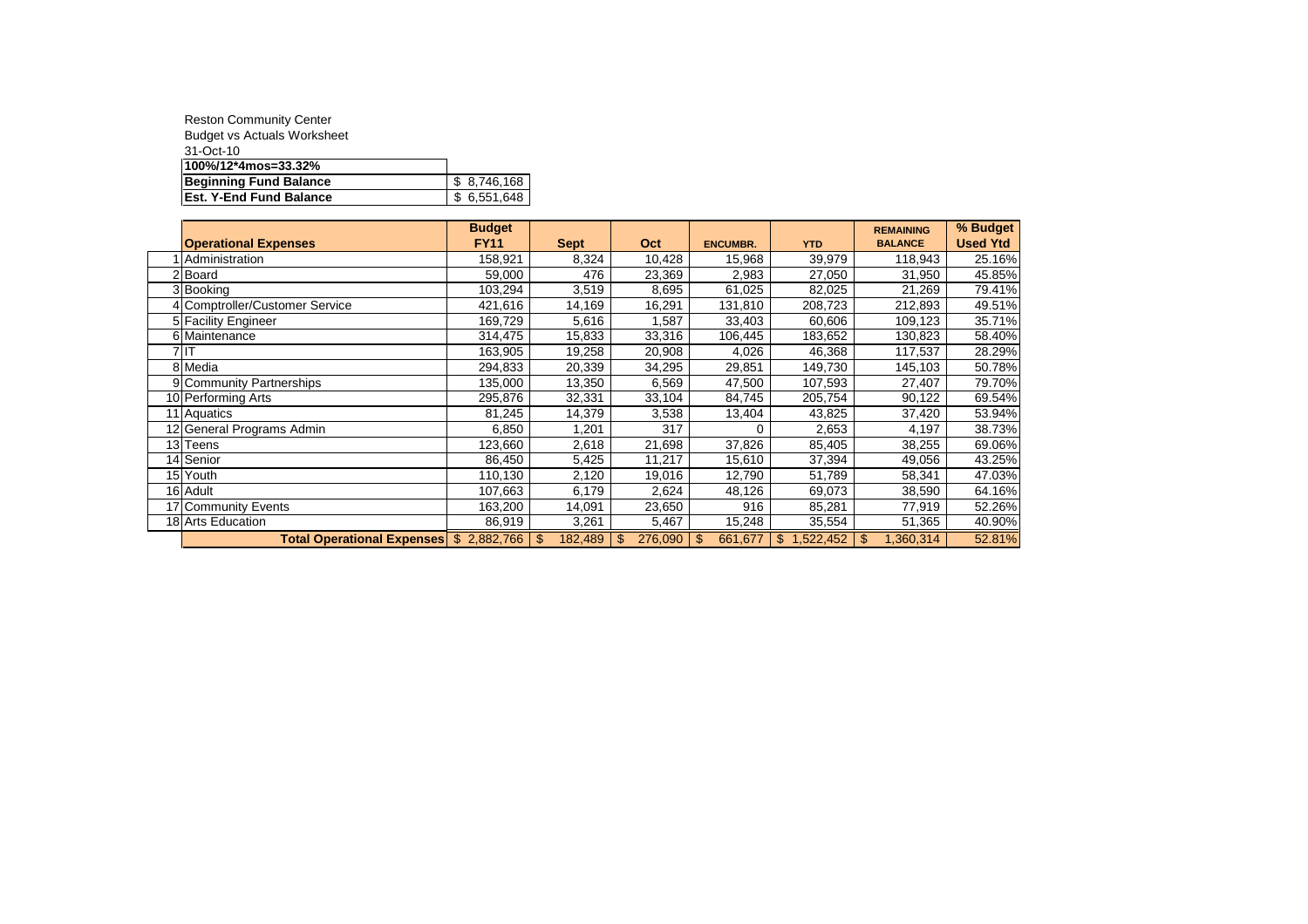| <b>Reston Community Center</b>     |             |
|------------------------------------|-------------|
| <b>Budget vs Actuals Worksheet</b> |             |
| 31-Oct-10                          |             |
| 100%/12*4mos=33.32%                |             |
| Beginning Fund Balance             | \$8,746,168 |
| <b>Est. Y-End Fund Balance</b>     | \$6,551,648 |

|                                                                                             | <b>Budget</b> |               |             |            |         |                |                          |     |             |     | <b>REMAINING</b> | % Budget        |
|---------------------------------------------------------------------------------------------|---------------|---------------|-------------|------------|---------|----------------|--------------------------|-----|-------------|-----|------------------|-----------------|
| <b>Capital Proj. Expenses/ Capital Equipment</b>                                            | <b>FY11</b>   |               | <b>Sept</b> |            | Oct     |                | <b>ENCUMBR.</b>          |     | <b>YTD</b>  |     | <b>BALANCE</b>   | <b>Used Ytd</b> |
| 1 RCC Improvements 003716                                                                   | \$<br>541,656 |               |             |            |         | \$             | $\overline{\phantom{0}}$ |     |             |     | 541,656          |                 |
| 2 HW LA Priority 1 003717.5                                                                 | 235,032       |               | 214         |            |         |                | 30,203                   |     | 30,417      |     | 204,616          | 12.94%          |
| 3 Nat. Spa Roof 003717.10                                                                   | 42,000        |               |             |            |         |                |                          |     |             |     | 42,000           | 0.00%           |
| 4 Facility Enhancement LA 003717.11                                                         | .259,756      |               | 2,102       |            |         |                | 49,223                   |     | 51,325      |     | 1,208,431        | 4.07%           |
| 5 Comm. Room HW Enhancements 003717.12                                                      | 500,000       |               |             |            |         |                |                          |     |             |     | 500.000          | 0.00%           |
| 6 Aquatics-Slide                                                                            | 9,000         |               |             |            |         |                |                          |     |             |     | 9,000            | 0.00%           |
|                                                                                             |               |               |             |            |         |                |                          |     |             |     | 0                | 0.00%           |
|                                                                                             |               |               |             |            |         |                |                          |     |             |     | 0                | 0.00%           |
|                                                                                             |               |               |             |            |         |                |                          |     |             |     | 0                | 0.00%           |
|                                                                                             |               |               |             |            |         |                |                          |     |             |     |                  |                 |
| <b>Total Capital Expenses</b>                                                               | \$2,587,444   | $\mathbf{\$}$ | 2,316       | $\sqrt{3}$ |         | $\mathfrak{s}$ | 79,426                   | -\$ | 81,742      | \$  | 2,505,703        | 3.16%           |
|                                                                                             |               |               |             |            |         |                |                          |     |             |     |                  |                 |
| <b>Total RCC Expenditures</b>                                                               | \$9,850,107   | \$            | 472.594     | \$         | 586.154 | -\$            | 741.103                  |     | \$2,795,014 | -\$ | 7.055.093        | 28.38%          |
| 109K ADA Door Enhancement, 350K<br>Chiller, 40K Center Stage Floor, 50K HW<br>Loading Dock. |               |               |             |            |         |                |                          |     |             |     |                  |                 |

939K LA expansion, 305K Art Studio, 15.7K Gallery **Acoustics**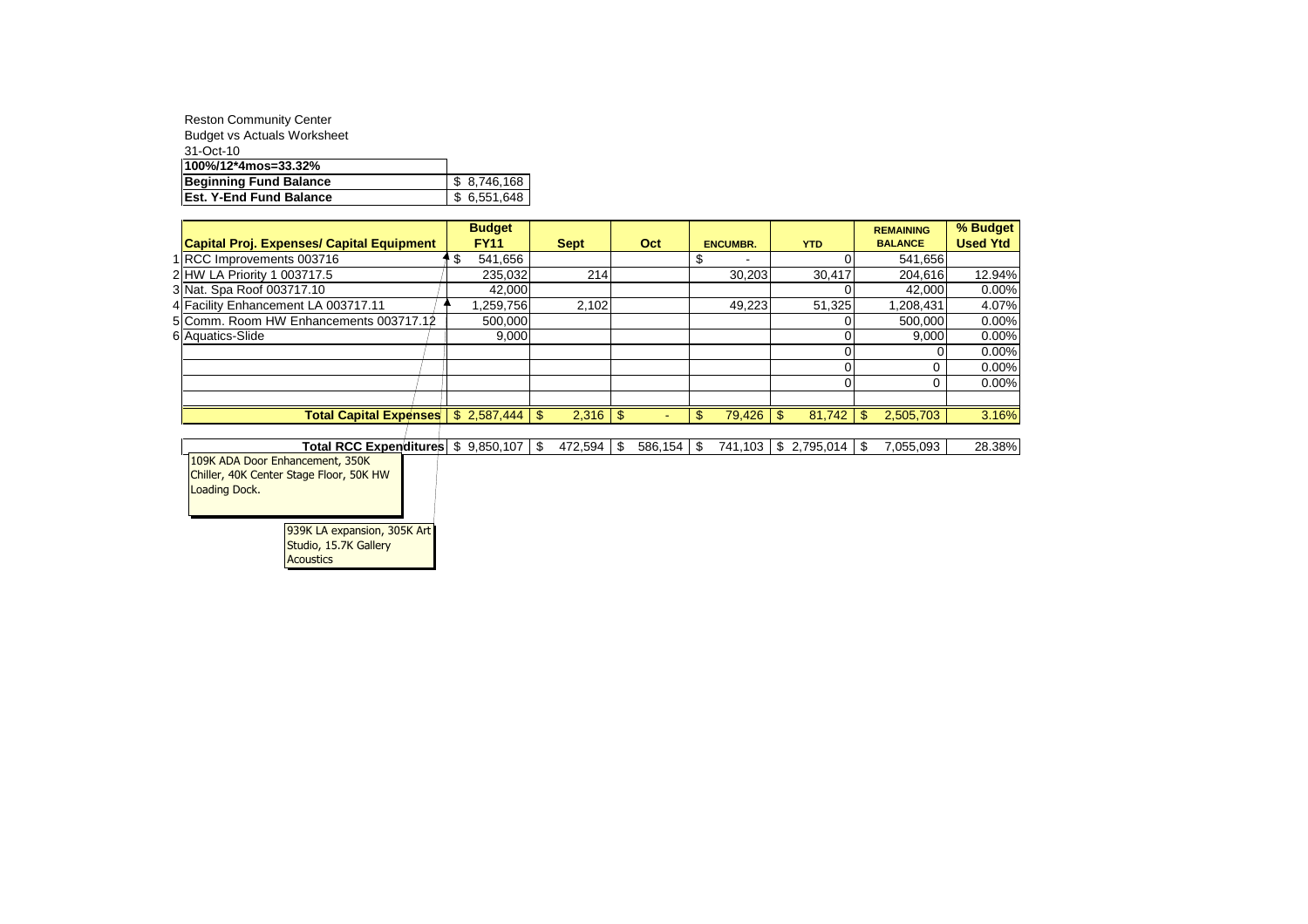#### **Reston Community Center HW and LA capital projects priority 1 and 2 only**

|            |                                         | <b>Public</b>  | <b>FY2009</b>  |               |        |                     |
|------------|-----------------------------------------|----------------|----------------|---------------|--------|---------------------|
|            |                                         | <b>Hearing</b> | <b>Revised</b> |               |        |                     |
| Priority # |                                         | \$\$           | \$\$           | <b>FY2010</b> | FY2011 | <b>Status</b>       |
|            |                                         |                |                |               |        |                     |
|            | Replace Asbestos Floors                 | 30,000         |                |               |        | Cancelled           |
|            | Replace Popcorn Ceiling                 | 10,000         | 10,000         |               |        | Completed           |
|            | Replace Drywall Kitchen Area            | 2,000          | 2,000          |               |        | Completed           |
|            | <b>Enhance CR Acoustics</b>             | 42,000         | 60,000         |               |        | Approved BOG        |
|            | Upgrade CR Sound System                 | 68,000         |                |               |        | Defer               |
|            | <b>Staging/Seating Equipment</b>        | 24,000         |                |               |        | Defer               |
|            | Performance Lighting                    | 45,000         |                |               |        | Defer               |
|            | <b>Blackout Curtains</b>                | 10,000         |                |               |        | Defer               |
|            | <b>Replace Exterior Skylights</b>       | 15,000         |                |               |        | <b>Defer</b>        |
|            | Replace Back Dock                       | 15,000         | 15,000         |               |        | <b>Awaiting BOG</b> |
|            | LA Wood Storefront replacement          | 6,000          | 6,000          |               |        | <b>Awaiting BOG</b> |
|            | LA ADA compliant doors                  | 5,000          | 5,000          |               |        | <b>Awaiting BOG</b> |
|            | LA Front Desk Re-Design                 | 10,000         |                |               |        | Defer               |
|            | <b>Total HW and LA Priority 1 and 2</b> | 282,000        | 98,000         |               |        |                     |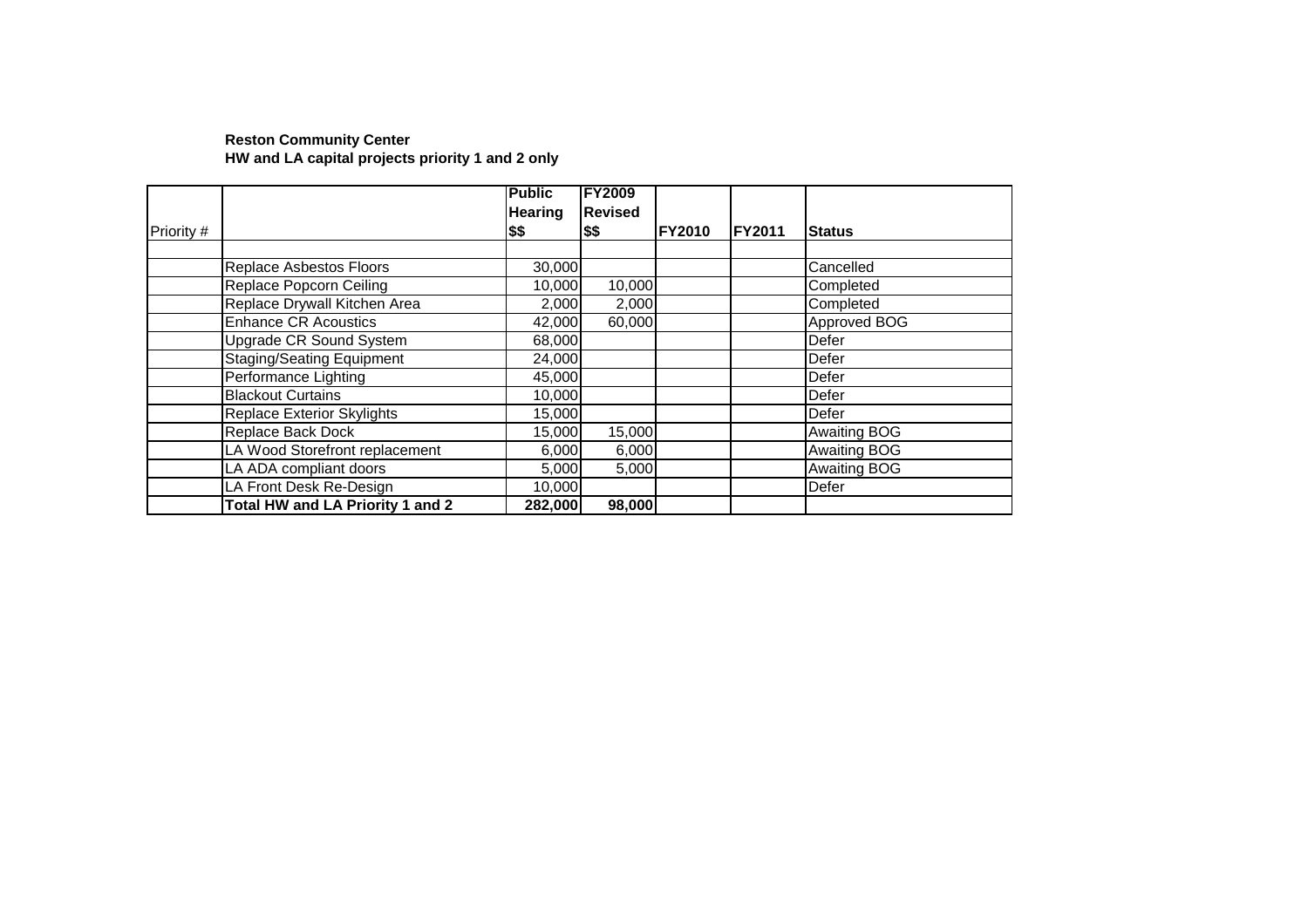#### **Revenue**

- 1. **Administration:** The Administration revenue budget shows combined tax, interest and facility rental revenues. To date, RCC has collected 45.00% of the estimated tax revenue, 91.70% of estimated Facility Rental revenue and 14.20% of the estimated interest revenue. Interest revenue is significantly lower than collections for this same period in the previous fiscal year due to lower investment performance and a smaller fund balance earning interest income.
- 2. **Performing Arts:** Revenue collection is very uneven depending on scheduled shows and their related box office revenue. The beginning of the year revenue results from ticket sales for the season as a whole. Given lowering of prices for SD 5, it is likely that revenue will underperform for the year as a whole. Revenue targets have been adjusted for the FY12 budget accordingly.
- 3. **Performing Arts Theatre Rental:** Revenue recorded in August-October relates to rent due from a significant Historical User for the previous fiscal year they were unable to pay on time. Theatre rental payments are typically made at the end of the fiscal year; revenue targets in future years will be adjusted for new rates, policies, and activity levels.
- 4. **Performing Arts Cultural Activities/Arts Organizations:** This is the revenue clearing line for the community arts box office receipts and payments.
- 5. **Aquatics Classes/drop-in:** Year-to-date revenue represents registration for fall programming.
- 6. **Aquatics Rental:** Year-to-date revenue represents natatorium rental fee for the fall (Masters).
- 7. **General Programs Administration:** This is not a revenue earning category.
- 8. **Teens:** Year-to-date amount includes summer (post July 1) and fall program revenue.
- 9. **Seniors:** Year-to-date amount includes summer (post July 1) and fall program revenue.
- 10. **Youth:** Year-to-date amount includes summer (post July 1) and fall program revenue, and Camp Goodtimes 2010 summer revenue.
- 11. **Adults:** Year-to-date amount includes summer (post July 1) and fall program revenue.
- 12. **Community Events:** Collected revenue represents vendor fees for the Reston Multicultural Festival.
- 13. **Arts Education:** Year-to-date amount includes summer (post July 1) and fall program revenue.

#### **Personnel Expenses:**

- 1. **Administration:** Administration's allocated budget is typically under-spent; funding provides for contingencies.
- 3. **Booking:** Personnel costs are in an appropriate range for the period of the year.
- 4. **Comptroller:** Personnel costs are lower due to a merit position vacancy.
- 5. **Customer Service:** Personnel costs are at expected levels.
- 6. **Facility Engineer:** Personnel costs reflect additional costs for an exempt position (July only) and one merit ( end of October hire ) utilized to prepare for our Building Engineer's retirement in the fall of 2010.
- 7. **Maintenance**: Personnel costs are at expected levels.
- 8. **Information Technology**: Personnel costs are at expected levels.
- 9. **Media**: Personnel costs are somewhat behind the calendar as expenditures will fluctuate based on workflow.
- 10. **Performing Arts:** Personnel costs are at expected levels.
- 11. **Aquatics**: Personnel costs are at expected levels. Aquatics exempt staff hourly rates were evaluated and increased in FY10 to match industry standards.
- 12. **General Programs Administration**: Personnel costs are at expected levels.
- 13. **Teens**: Personnel costs appear higher than the benchmark as they reflect Road Rulz summer labor costs which occurred in July/August 2010. Road Rultz offerings increased in FY11.
- 14. **Senior**: Personnel costs are at expected levels.
- 15. **Youth:** Personnel costs appear higher than the benchmark and include Camp Goodtimes labor costs which occurred in July/August 2010.
- 16. **Adult:** Personnel expenditures are at expected levels.
- 17. **Community Events:** Personnel expenditures are at expected levels.
- 18. **Arts Education**: Personnel expenditures appear higher than the benchmark and include LARK/YAT summer labor costs which occurred in July/August 2010.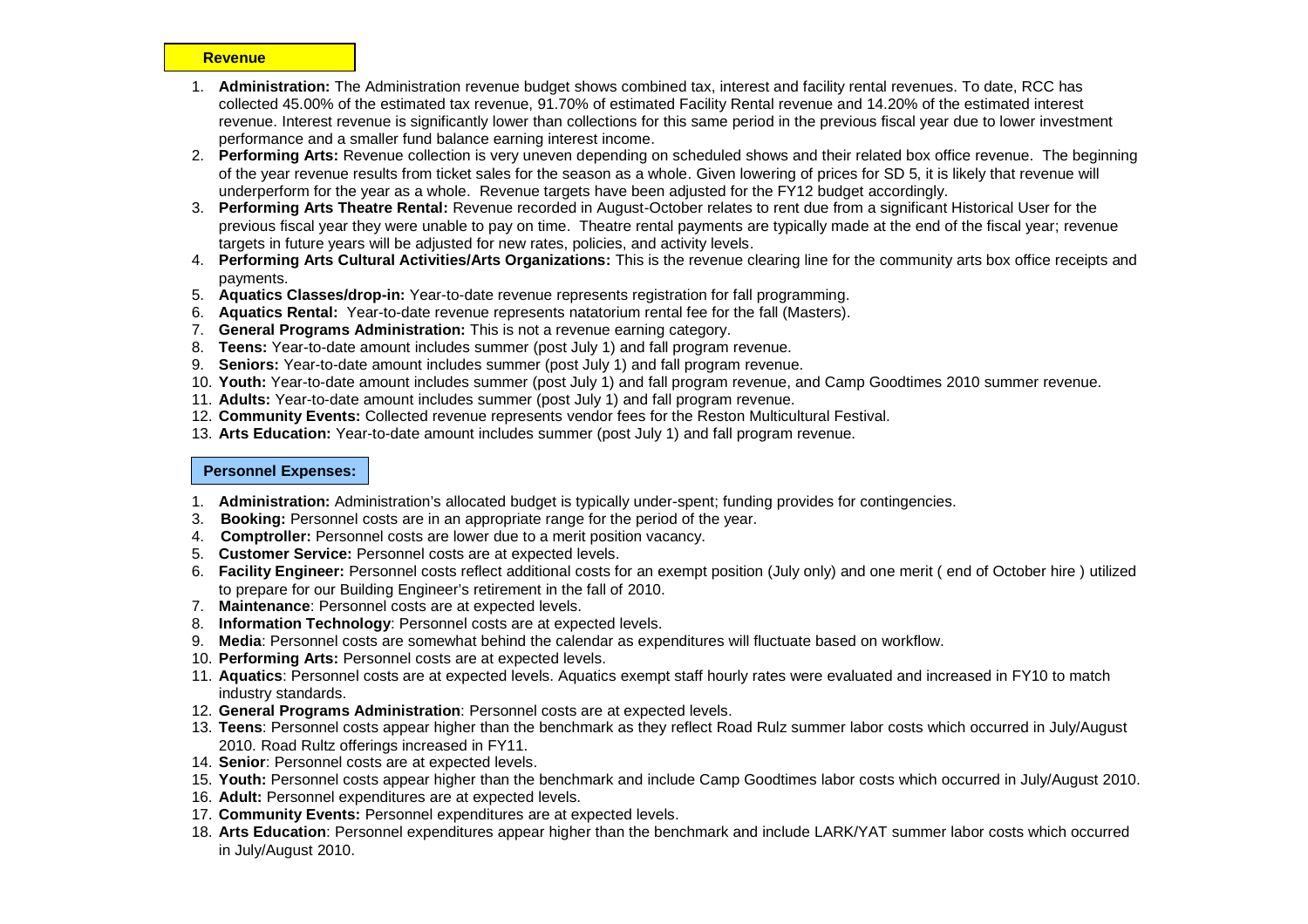#### **General Note: Reservations at the beginning of the year are higher; funds are spent down from them. Operating Expenses:**

- 1. **Administration:** Current month expenditures reflect costs for consulting expenses (SWSG) related to capital projects and preventive maintenance roof warranty payment. Reservations are for SWSG consulting services, professional training, and fabrication and installation of RCC signage.
- 2. **Board:** Current month expenses include postage costs for Preference Pol, Votenet payments and deposit for BOG retreat reservation. Reservation is for BOG retreat.
- 3. **Booking:** Current month expenditures are for security monitoring, supplies, fixtures, and storage facility rental. Reservations are for security monitoring and storage facility rental.
- 4. **Comptroller:** Current month expenditures include office supplies, water, electricity, and copying. Reservations are for electricity, gas, and water.
- 5. **Facility Engineering:** Current month expenditures are for repair and maintenance. Reservations are for repair and maintenance and for grounds maintenance.
- 6. **Maintenance:** Current month expenditures include custodial service payment, fuel costs, and repair and maintenance. Reservations are for custodial service, equipment, fuel, and repair and maintenance.
- 7. **IT:** Current month expenditures include miscellaneous supplies, DIT communications charges, and purchase of computers. Reservation is for cellular phone billing.
- 8. **Media:** Current month expenditures are for advertising and printing materials. Reservations are for advertising and professional training/conference.
- 9. **Community Partnerships:** Current month expenditures include other operating supplies. Reservations are for IPAR and RHT.
- 10. **Performing Arts:** Current month expenditures include advance contractor fees and miscellaneous operating costs, and hospitality costs. Reservations are for advance contractor fees and other operating expenses.
- 11. **Aquatics:** Current month expenditures are for various pool supply costs, conference fee and license fee. Reservations are for supplies, and repair and maintenance.
- 12. **General Programs Admin:** Current month expenditures include conference travel expenditures.
- 13. **Teens:** Current month expenditures are for program transportation and miscellaneous program operating costs. Reservations are for program instruction, program transportation, and recreational activities.
- 14. **Senior:** Current month expenditures are for contact payments, transportation, supplies, recreational activities, and conference travel costs. Reservations are for program instruction, recreational activities, and program transportation.
- 15. **Youth:** Current month expenditures are for program supplies and recreational activities. Reservations are for program instruction.
- 16. **Adult:** Current month expenditures are contractor fees and supply costs. Reservations are for program instruction and program transportation.
- 17. **Community Events:** Current month expenditures are contractor fees, recreational equipment rental fee, and program and operating supplies' costs. Reservations are for event contracts.
- 18. **Arts Ed:** Current month expenditures are contract advance payment and program related supplies and conference travel costs. Reservations are for program instruction and contractor payments.

**Capital Project Expense**

- 1. **RCC Improvements / 003716:** Includes ADA Doors, Chiller, CenterStage Floor, and HW Loading Dock projects.
- 2. **Hunters Woods and Lake Anne Priority 1 / 003717.5:** Remaining funding for several capital projects not purssued by the BOG.
- 3. **Natatorium Spa Roof / 003717.10:** No activity.
- 4. **Facility Enhancement Lake Anne / 003717.11:** Includes Art Studio, LA Expansion, LA Hallway Acoustics projects. Reservation is for LA expansion design service. Expansion funding allocation has been added by DMB staff (\$939,000).
- 5. **Community Room Hunters Woods Enhancements / 003717.12:** No activity.
- 6. **Aquatics Slide:** No activity.